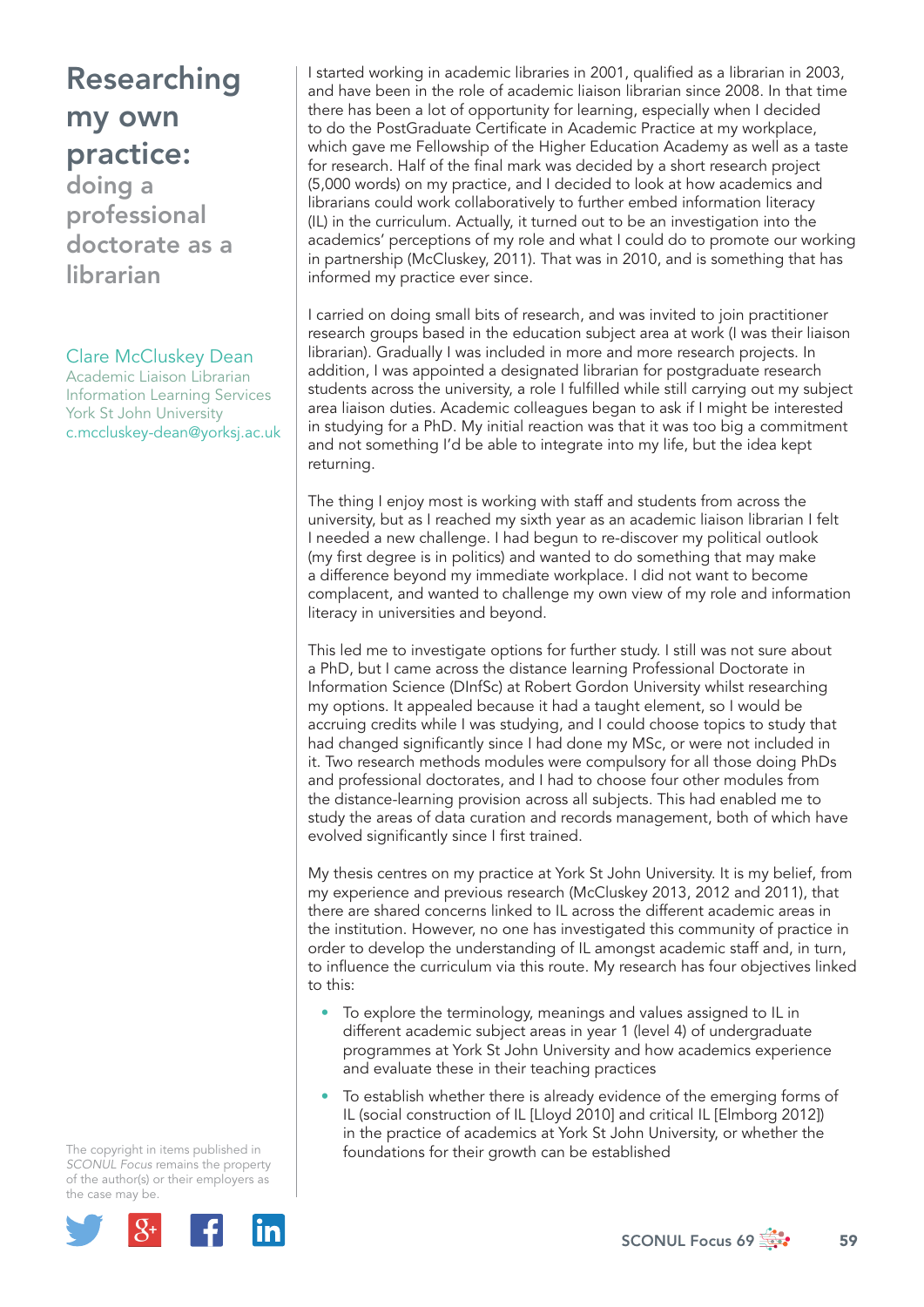## Researching my own practice:

doing a professional doctorate as a librarian

- To examine how academics experience and evaluate IL in their teaching practices and to ascertain whether there is common ground in IL provision already embedded in the curriculum in these programmes
- To examine whether there is a Community of Practice (Wenger 1998) at YSJ in terms of IL provision. To implement and evaluate a platform for IL dialogue amongst staff at York St John University, to promote the evolution of collaborative IL provision in line with emerging theories, to improve the researcher's own practice and inform the practice of other academic librarians in relation to a collaborative approach (between librarians and academics) to the development of students' IL via curriculum development

Just over two years in and I have learned a lot. My understanding of research methodologies and ethical concerns in particular has improved. When students and staff bring me queries linked to literature searching for their research, I am able to connect all the threads much more easily than previously. Furthermore, my research into the different forms of IL evident in the literature has changed the way I approach it, especially when it comes to students being given agency for their research experience and making it appropriate to their own experiences and expertise.

When it came to the literature review, working at one university and studying at another proved very beneficial. I had access to the specialist databases and collections of two universities (there was a crossover, but both had key resources not found at the other) and I found myself using interlibrary loans very rarely. Undoubtedly my background as an academic librarian made this process much smoother than it was for some of my fellow researchers; I had a RefWorks account up and running with lots of references already in it and was very familiar with its use, which saved time as I produced the review; I have been active on Twitter for many years and find my network invaluable for discovering conference papers and other reports; part of my job involves advocating for open access, so looking for alternative pre- and post-print versions of research was already part of my search process. I am also in a position to be critical when issues such as metrics are introduced as evaluative tools in the taught sessions. (Impact factor seems to be raised regularly.)

Overall I am using an action research approach (Herr and Anderson 2015) with mixed methods for data collection and analysis. I am currently carrying out interviews with members of academic staff, using the critical incident technique (a method rooted in organisational research), which allows the interviewee to recall their experiences (Flanagan 1954). In this case I have asked them to describe their experiences of delivering modules that have learning outcomes linked to IL. This is proving effective at uncovering innovative practice in terms of active and social learning linked to IL. As part of the action research approach, I am also incorporating reflection into my research and linked practice using a model designed by Sen and Ford (2009). This has made me much more aware of linking my practice to research more generally.

Being a member of two universities also has its practical downsides. Rightly there are rules in place about where and how my research data is stored. However, I am unable to download the remote access software for my study institution to my computer at work. I have spent many hours waiting for large audio files containing my interview data to transfer to the remote, secure, research drive via my personal laptop, only for the process to fail. This eats into very valuable study time.

My workplace has been great at ensuring I have the time to carry out the data collection aspect of the research, as it is obviously linked to my role. However, study days are taken up with the compulsory study weeks when I have to visit Aberdeen for face-to-face lectures and tutorials. So I end up using annual leave, flexi-time and my weekends to get analysis and writing done. I have a

The copyright in items published in *SCONUL Focus* remains the property of the author(s) or their employers as the case may be.